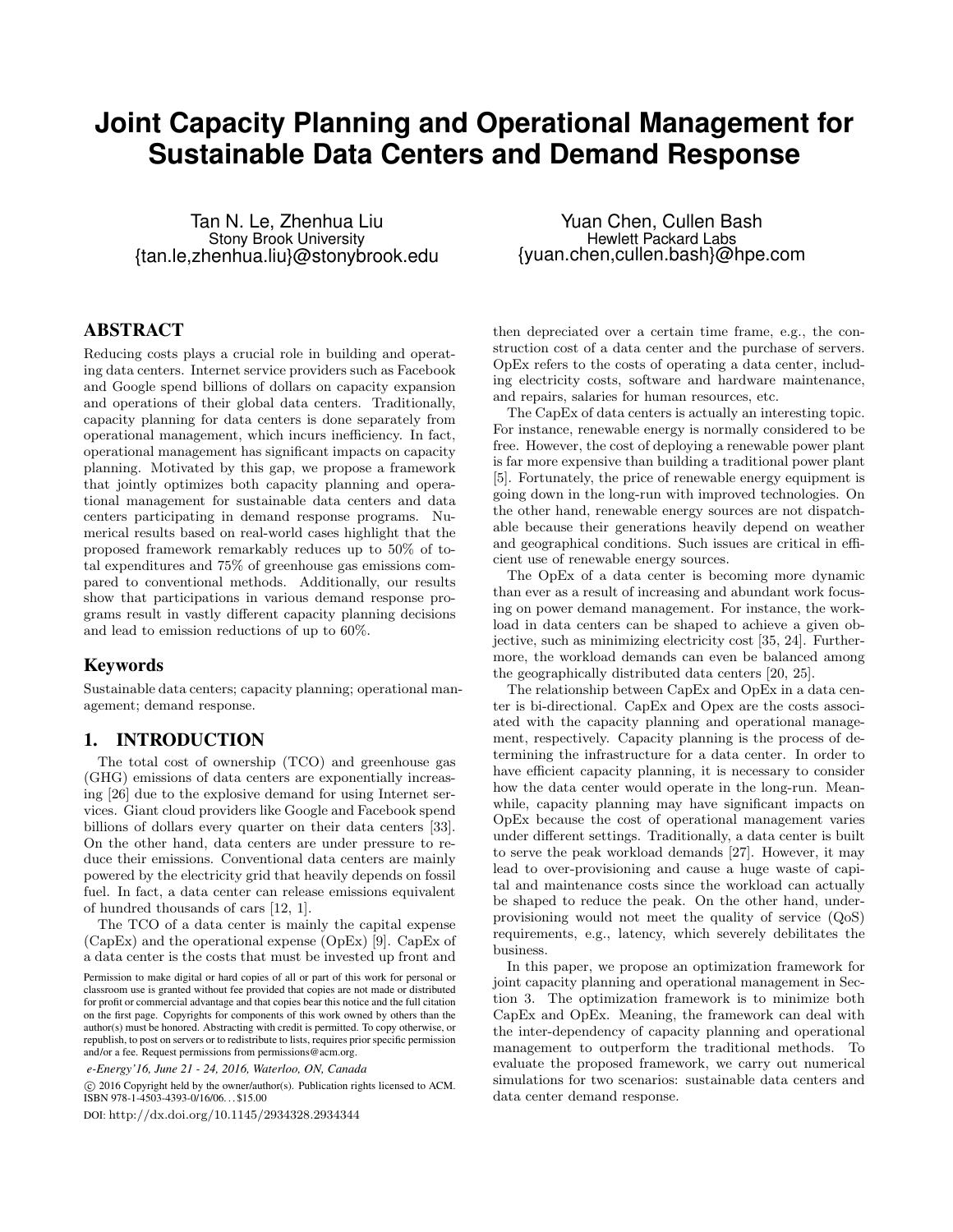Sustainable data centers (SDC) [37] are designed to reduce costs and GHG emissions. For example, HP designed "Net-zero Energy Data Centers", which utilize the various renewable energy sources to reduce energy cost as well as emissions [8]. Furthermore, sustainable data centers may integrate some of advanced power management techniques, such as server consolidation [18, 40, 17], network consolidation [39, 7, 30], colocation of workloads [6], cooling power optimization [19, 24], batch job scheduling [23, 13], and using energy storages [35, 19, 22]. How to optimize the design of sustainable data centers is still challenging as they are far more complicated than that of traditional data centers.

The participations of data centers in demand response (DR) programs can potentially contribute to the electricity grid [38, 21]. In fact, data centers are large loads and can be considered as giant virtual batteries to help improve the reliability of electricity grid [38]. Despite such great potential, lots of important questions still remain open. How do the participations in DR programs affect a data center in terms of cost, capacity planning, and power management? How well does a data center respond to the DR signals? What are the subsequences of the changes, e.g., in GHG emissions? We address these questions in Section 5.

#### Our contributions are three-fold.

First, we develop an optimization framework for joint capacity planning and operational management in Section 3. The optimization framework is based on the model of sustainable data centers and general enough to be applied to traditional data centers. The model includes multiple power demand and supply components, i.e., IT workload demand, cooling power, renewable energy sources, non-renewable energy sources, and electricity grid. The joint optimization framework provides an optimal capacity planning decision to construct, expand and operate the data center annually. In addition, the model can estimate the emissions of a data center. As the framework requires predictions for capacity planning in the long-run, prediction errors are incorporated. Moreover, we extend the optimization framework to include Net-Zero Energy Data Centers and data center demand response (DCDR) in Section 4.4 and Section 5, respectively. Unlike conventional data centers, Net-zero Energy Data Centers (NEDC) can be run by stand-alone microgrids mainly powered by renewable resources [8].

Second, we evaluate the proposed framework on sustainable data centers in Section 4. The evaluation is based on the real design of a data center, EcoPOD designed by HP [2]. The data center can provision power from photovoltaic (PV) generation, gas engine (GE) generation, and electricity grid.

- We highlight the benefits of using our proposed framework in Section 4.2. We compare the proposed framework with three baseline methods. The comparisons demonstrate that the proposed framework achieves up to 50% of cost savings and 75% of emission reductions. Additionally, the simulation results in annual capacity planning show that the proposed framework tends to increase the use of renewable energy and decrease emissions over time.
- We study the impacts of prediction errors on our proposed framework in Section 4.3. Under large prediction errors, the proposed framework still achieves significant cost savings and emission reductions.

• We provide sensitivity analysis on the proposed framework for a NEDC in Section 4.4. As NEDC are mainly powered by the local energy resources, the framework is extended to include a net-zero energy constraint. We study various factors, i.e., electricity price, gas price, shape of interactive workload, and ratio of flexible workload. This analysis provides lots of interesting insights. For instance, there are trade-offs between PV and GE. Additionally, while the high ratio of flexible workload has very positive impacts on using more PV, the shapes of interactive workload affect little on the capacity planning and operational management of NEDC.

Last but not least, we evaluate data center's capacity planning and operational management when participating in demand response programs. Extensive numerical simulations in Section 5 show that this results in different capacity planning decisions, and some of them reduce emissions up to 60%. Moreover, we demonstrate that the proposed framework allows data centers to adapt to each DR program very well.

## 2. BACKGROUND AND PRIOR-WORK

#### 2.1 Sustainable data centers

The burdens of financial costs, energy resources, and emissions have been heavily put on data centers [15]. Thus, the concept of sustainable data centers has been defined to cut the electricity usage, utilize renewable energy sources, and reduce emissions [37]. A sustainable data center can be powered by multiple energy resources, while renewable energy sources, such as photovoltaic (PV) and wind, are preferred.

From social perspectives, reducing GHG emissions becomes critical. Various countries are developing the policies and regulation on emissions. For example, cap and trade is the government-mandated and market-based approach that controls pollution by providing economic incentives for achieving reductions in emissions [32]. The violation of regulated emission caps may lead to penalties [28]. Therefore, such heavy power loads like data centers are under pressure to reduce their emissions.

What we model and study: We model sustainable data centers in Section 3. In our evaluation, we study our proposed optimization framework on a sustainable data center in terms of costs and emissions. Furthermore, we extend the evaluation to a Net-zero Energy Data Center, a special case of sustainable data centers.

#### 2.2 Data center power management

The major operational cost is dependent on data center power management. A data center power management scheme, run by human or computer program, strives to reduce the costs and emissions. Data center power management can be divided into multiple topics, such as server consolidation [18, 40, 17], network consolidation [7, 39, 30], colocation of workloads [6], cooling power optimization [19, 24], batch job scheduling [23, 13], geographical load balancing [25, 20], and using energy storages [35, 19, 22]. Now, we discuss colocation of workloads in more details.

Server consolidation: Huge amounts of power are wasted due to the large idle power consumption of servers and low utilization. Therefore, significant power can be saved by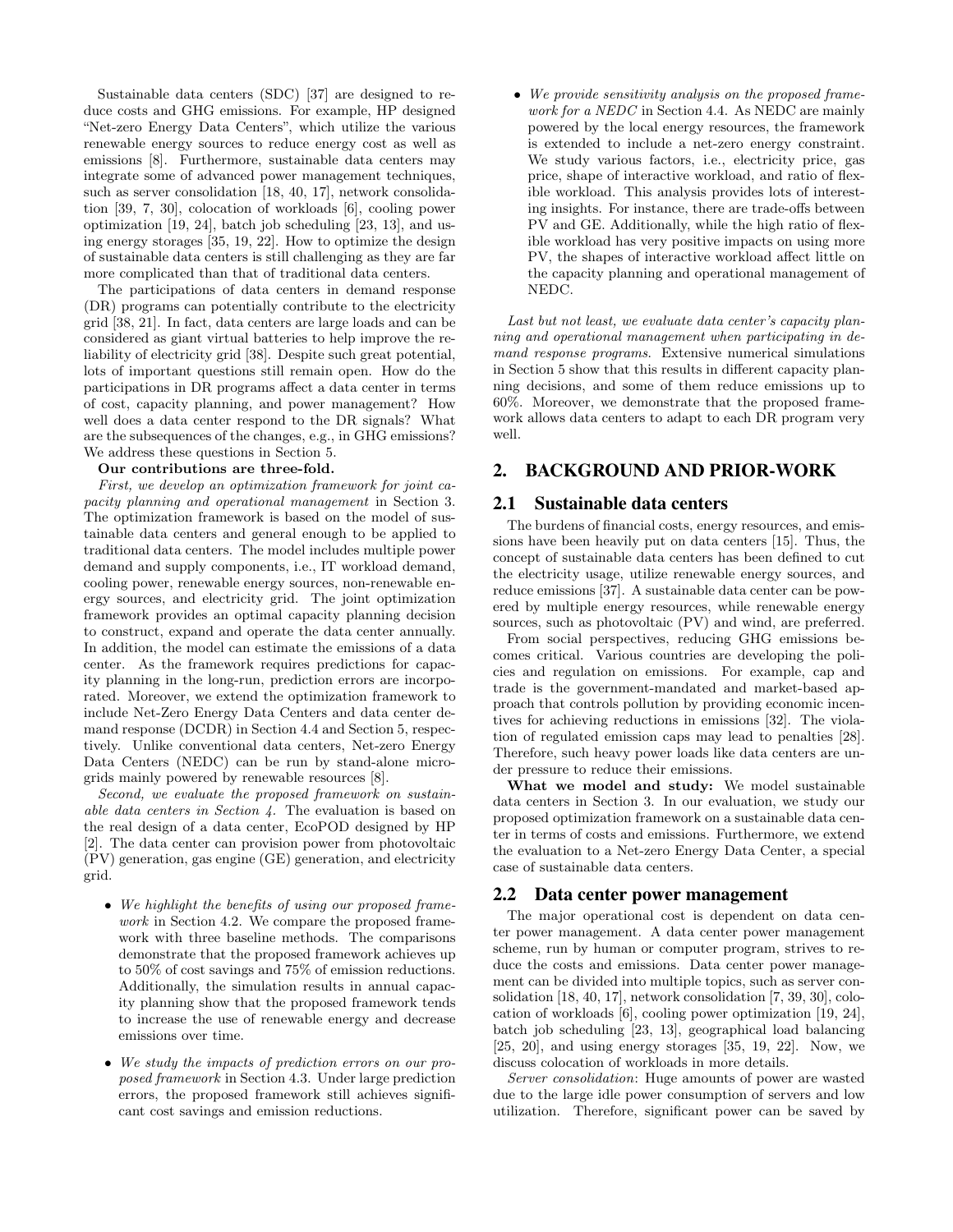consolidating workloads on the right amount of servers and switching the remaining servers to low power modes or even turning them off [40, 17, 18].

Network consolidation: Thousands of network devices can also be switched off to save the power consumption. The key idea is to turn off the unused network devices, such as the switches connected to the servers that have been turned-off [7, 39, 30].

Colocation of workloads: Currently, the two types of workload, i.e. interactive workloads and batch jobs, are usually served on different servers, making it difficult to save power through consolidation. On the other hand, the power saving potential is great because there are different resource and performance requirements for interactive workloads and batch jobs. A promising way is to run interactive workloads with high priority that keeps its performance, e.g., mean/percentile response time, (almost) unaffected while running batch jobs whenever there is spare capacity to use. This can significantly increase the server utilization and therefore save power [6].

Cooling optimization: While a large amount of power is used for keeping data centers under certain thermal constraints through cooling systems, there is great potential to reduce cooling power by optimizing the data center to use the most effective cooling in the right amount at the right time [19, 24].

Batch job scheduling: The flexibility in batch jobs provides great temporal flexibility for scheduling to shape the demand. A smart scheduler can run batch jobs in the right amount at the right time to make demand more supply following [23, 13].

Geographical load balancing: When an interactive workload is served by an Internet-scale system having data centers at different locations, a spatial flexibility emerges. A global load balancer can route interactive workload request to the right data center to better align demand with supply [25, 20].

Energy storage: Energy storages can be used to save energy cost by charging when supply exceeds demand or supply is cheap and discharge in the future to power the data center, which can better align power supply with demand. However, the current high cost of energy storage usually prevents large deployment, e.g., using energy storage to power the whole data center for several hours. Instead, the current practice just uses energy storages in UPS (Uninterrupted Power Supply) as a transit from the electricity grid to backup generators, which can last several minutes to tens of minutes depending on the ramp up the speed of the backup generators [35, 19, 22].

What we model and study: We incorporate one of the aforementioned techniques, i.e., colocation of workloads, into our framework, which is general enough to include other techniques. In our evaluation, we study that important role of power demand management in reducing costs and emissions.

## 2.3 Data center demand response (DCDR)

Demand response (DR) programs are defined to improve the traditional electricity markets and grids. There are generally two types of participation in DR programs, which are passive and active participations [38].

• Passive participation: Passive participation is typical in the smart pricing services. The pricing services issue price signals to encourage electricity users to adjust their power consumption profiles. In electricity markets, there are multiple pricing services, i.e. Timeof-Use (ToU), Inclining Block Rates (IBR), Peak Pricing (PP), Coincident Peak Pricing (CPP), Day-ahead Pricing (DaP), and Real-Time Pricing (RTP). For example, peak-pricing charges a high price at peak demand to prevent power outages.

• Active participation: Active participation is diverse. Customers can use the wholesale markets, ancillary services, or voluntary reduction programs. A wholesale market allows data centers to purchase electricity directly from power suppliers instead of regional retailers. Ancillary services are defined to maintain reliable operation and security of the electricity transmission system. The basic idea is to encourage customers to adjust their loads due to the condition of the electricity grid. In voluntary reduction programs, customers can have flexible contracts with grid operators for offering services.

There is a high potential that large power loads like data centers participate in demand response programs. In addition to the flexibility of power demand, data centers can utilize their energy storages as well as UPS to increase the flexibility of their loads during the demand response events [21, 38].

What we model and study: In Section 5, we model and study the participation of data centers in DR programs. We incorporate and evaluate several popular DR programs, i.e., ToU, CPP, IBR, an ancillary service, and wholesale markets. We conduct simulations to answer the following questions: How do DR programs change the power profile of data centers? How do the DR programs impact on the capacity planning and operational decisions?

## 3. OPTIMIZATION FRAMEWORK

## 3.1 Modeling sustainable data centers

We consider the problem of capacity planning and operational management for sustainable data centers in Y years, where each year is discretized into  $T$  time slots. Since the data center can be expanded annually, we model the data center for each year  $y \in \{1, 2, \dots Y\}$  as follows.

Power demand. Power demand is mainly from two subsystems: IT subsystem and cooling subsystem [9]. The IT subsystem serves the IT workloads, i.e., interactive workload and flexible workload (batch jobs). The cooling subsystem reduces the heat generated by the IT equipment to keep the inner temperature in an acceptable range. We use the model of interactive workloads and batch jobs similar to [19].

Interactive workload demand: There are N interactive workloads. For interactive workload  $i$ , we assume that the IT power is allocated to interactive workload i at time  $t \in$  $\{1, 2, \cdots, T\}$  of year y, denoted by  $a_i(y, t)$ . Here  $a_i(y, t)$  can be derived from either analytic performance models [34] or real-world data traces.

Batch job demand: Batch jobs are the sequence of computer commands to be processed. We assume there are J classes of batch jobs. Class j has total power demand  $B_j(y)$ , starting time  $S_j$ , and deadline  $E_j$ . Let  $b_j(y, t)$  denote the amount of capacity allocated to class  $j$  jobs at time  $t$  of year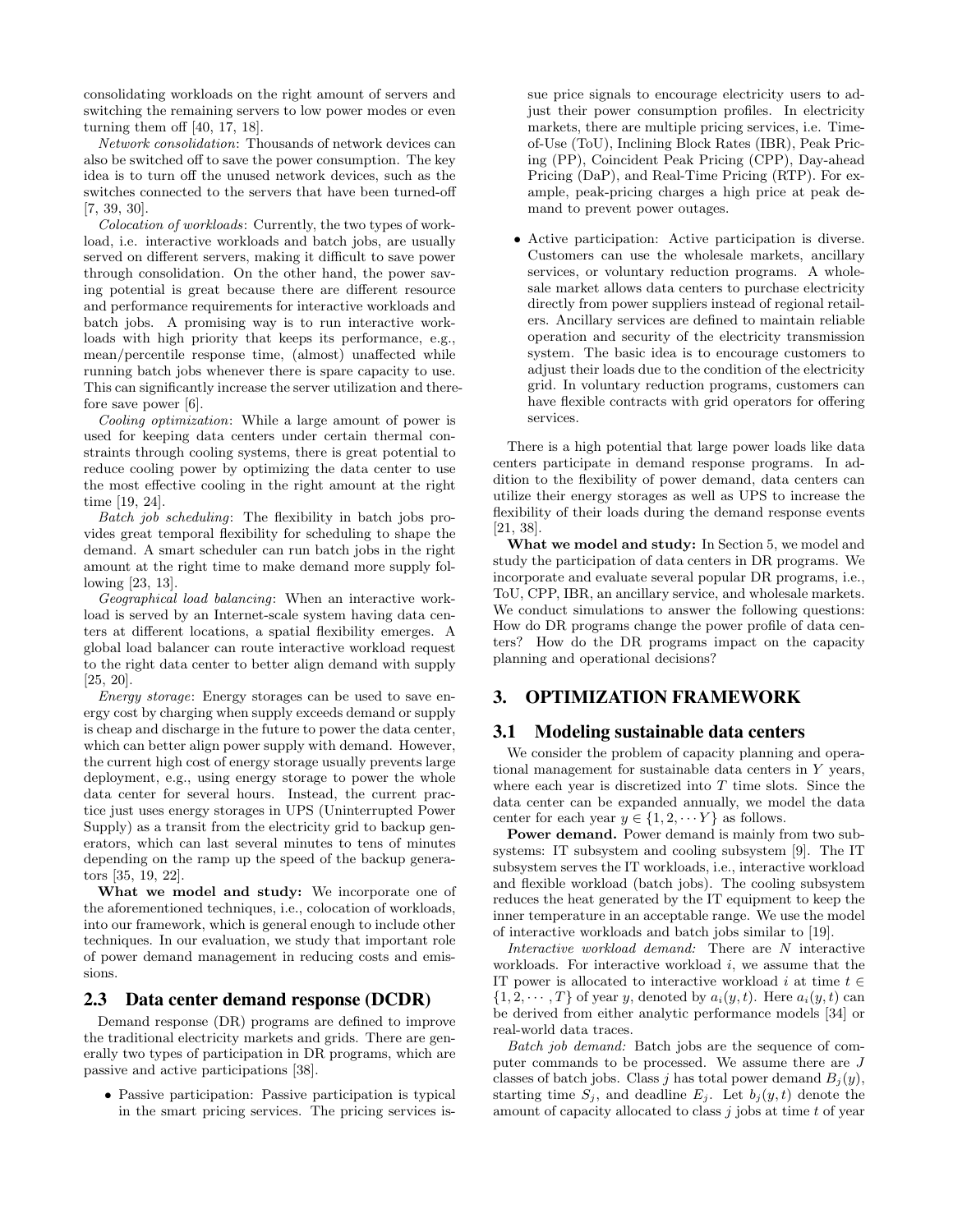y. Hence,  $b_j(y, t)$  can be allocated such that

$$
\sum_{t=S_j}^{E_j} b_j(y,t) = B_j(y) \quad \forall y, j.
$$
 (1)

The total IT power demand  $P_{IT}(y, t)$  at time t of year y is then computed as  $P_{IT}(y,t) = P_{idle}(y,t) + \sum_{i=1}^{N} a_i(y,t) +$  $\sum_{j=1}^{J} b_j(y, t)$ , where  $P_{idle}(y, t)$  is the idle power consumption of the data center, which can be computed based on the number of active servers [18].

The amortized infrastructure cost of IT subsystem per Watt per year is  $I_{IT}(y)$  (\$/W). The operational and maintenance cost at time t is  $p_r(y, t)$ . Let  $C_{IT}(y)$  be the capacity of IT subsystem at time  $t$  of year  $y$ . The total IT power demand  $P_{IT}(y, t)$  is capped by

$$
P_{IT}(y,t) \le C_{IT}(y), \quad \forall y, t. \tag{2}
$$

Using power usage efficiency  $(PUE)$  [9], the total power demand  $P(y, t)$  at time t of year y is

$$
P(y,t) = PUE(y,t) * P_{IT}(y,t),
$$

where  $PUE(y, t)$  is the PUE at time t of year y. Here, the power demand of the cooling subsystem is  $(PUE(y, t) - 1)$  ∗  $P_{IT}(y,t)$ .

Power supply. At supply side, we model renewable generation, non-renewable generation, the electricity grid, and energy storages.

Renewable generation  $(RG)$ . A data center may have R renewable energy sources, e.g., on-site PV panels, on-site/offsite wind farms, etc. The amortized infrastructure cost of source r per Watt per year is  $I_r(y)$  (\$/W). The operational and maintenance cost at time t is  $p_r(y, t)$ . Let  $C_r(y)$  denote the capacity of RG r in year y. So, let  $c_r(y, t)$  be the power generation of RG  $r$  at time t of year  $y$ . The renewable generation  $c_r(y, t)$  is often is uncontrollable and formulated as  $c_r(y, t) = CF_r(y, t) \times C_r(y)$ , where  $CF_r(y, t)$  is the capacity factor at time  $t$  of year  $y$ , which is the ratio of actual output to the potential output.

Non-renewable generation (NG). A data center may have S non-renewable sources, e.g., gas engines. The amortized infrastructure cost of source s per Watt per year is  $I_s(y)$  $(\$/W)$ . The operational and maintenance cost at time t is  $p_s(y, t)$ . Let  $C_s(y)$  denote the power capacity of NG s in year y. So, the power generation  $c_s(y, t)$  of NG s at time t of year  $y$  satisfies

$$
c_s(y, t) \le C_s(y), \quad \forall y, t. \tag{3}
$$

Electricity grid. At time t of year y,  $p_q(y, t)$  and  $p_b(y, t)$  respectively denote the electricity usage based charging price,  $(\$/kWh)$  and the sell back price  $(\$/kWh)$ . The sell pack price is applied when the data center sells their unused local generation back to the electricity grid. At time  $t$  of year y, the grid power consumption is  $c_g^{\dagger}(y,t)$  and the sell-back power is  $c_g(y, t)$ . Let  $C_g(y)$  be the power capacity of the electricity grid in year  $y$ . In fact, this is usually set to the maximum grid power of the data center since the infrastructure cost is relative small compared with the other utility charges [9]. In particular,

$$
C_g(y) = \max\{c_g^+(y, t)\}_{t \in \{1, 2, \cdots, T\}}, \quad \forall y,
$$
 (4)

where  $c_g^+(y,t)$  and  $c_g^-(y,t)$  are both non-negative.

Energy storages. The total capacity of the energy storage at year y is  $C_e(y)$ 

Emissions. Emissions are from RG sources, NG sources and the electricity grid. In year  $y$ , the emissions rates of RG source r, NG source s, and the electricity grid are  $q_r(y)$ ,  $q_s(y)$ , and  $q_g(y)$ , respectively. We do not impose emission cap as it is still regional. However, and our model is general enough include a constraint of emission cap.

The description of important notations in year y.

|           | Symbol      | Description                        |  |
|-----------|-------------|------------------------------------|--|
| IТ        | $a_i(y,t)$  | Interactive workload power de-     |  |
|           |             | mand at time $t$ of year $y$       |  |
|           | $B_i(y)$    | Total batch job workload power     |  |
|           |             | demand in year $y$                 |  |
| Prices    | $p_g(y,t)$  | Electricity price at time $t$      |  |
|           | $p_b(y,t)$  | Sell-back price at time t          |  |
|           | $I_{IT}(y)$ | Amortized cost of IT and cool-     |  |
| Infra.    |             | ing subsystems                     |  |
|           | $I_r(y)$    | Amortized cost of RG r             |  |
|           | $I_s(y)$    | Amortized cost of NG s             |  |
| O&M       | $p_r(y,t)$  | O&M cost of RG $r$ at time $t$     |  |
|           | $p_s(y,t)$  | O&M cost of NG $s$ at time $t$     |  |
| Emissions | $e_r(y)$    | Emissions rate of RG $r$           |  |
|           | $e_s(y)$    | Emissions rate of NG s             |  |
|           | $e_q(y)$    | Emissions rate of electricity grid |  |

Prediction errors: Since our proposed framework does capacity planning for long-term data center operation, it requires predictions of workload demand, renewable generation, and electricity prices. In practice, prediction errors are inevitable. At time  $t$  of year  $y$ , the prediction errors of interactive workload, batch jobs, capacity factor, electricity prices, sell-back prices, and the O&M cost of NG sources are  $\delta_a(y, t), \delta_b(y), \epsilon_r(y, t), \rho_g(y, t), \rho_b(y, t), \text{ and } \rho_s(y, t), \text{ respectively.}$ tively, such that

$$
\delta_a(y, t) = a_i(y, t) - \hat{a}_i(y, t), \n\delta_b(y) = B_j(y) - \hat{B}_j(y), \n\epsilon_r(y, t) = CF(y, t) - \hat{C}F(y, t), \n\rho_g(y, t) = p_g(y, t) - \hat{p}_g(y, t), \n\rho_b(y, t) = p_b(y, t) - \hat{p}_b(y, t), \n\rho_s(y, t) = p_s(y, t) - \hat{p}_s(y, t),
$$

where  $\hat{a}_i(y, t)$ ,  $\hat{B}_i(y)$ ,  $\hat{CF}(y, t)$ ,  $\hat{p}_q(y, t)$ ,  $\hat{p}_b(y, t)$ , and  $\hat{p}_s(y, t)$ are respectively the predicted values of interactive workload, batch job, capacity factor, electricity price, sell-back price, and O&M cost of NG source s at time t in year y. We do not consider the prediction errors of O&M cost for RG sources since they are very small and usually stable for a long-time.

#### 3.2 Optimization problem formulation

| Summary  | οt                                   | objective                                                                                                        | components. |
|----------|--------------------------------------|------------------------------------------------------------------------------------------------------------------|-------------|
|          | Expression                           |                                                                                                                  |             |
| UtilBill |                                      | $\sum_{y=1}^{r} \sum_{t=1}^{T} (\hat{p}_g(y, t) c_g^+(y, t) - \hat{p}_b(y, t) c_g^-(y, t))$                      |             |
| RGEx     |                                      | $\sum_{y=1}^{Y} \left( \sum_{r=1}^{R} \left( I_r(y) C_r(y) + \sum_{t=1}^{T} p_r(y, t) c_r(y, t) \right) \right)$ |             |
| NGEx     |                                      | $\sum_{y=1}^{Y} (\sum_{s=1}^{S} (I_s(y)C_s(y) + \sum_{t=1}^{T} \hat{p}_s(y,t) \overline{c_s(y,t)}))$             |             |
| ITEx     | $\sum_{y=1}^{I} I_{IT}(y) C_{IT}(y)$ |                                                                                                                  |             |

Objective function. The objective function includes costs from both supply and demand sides. The power supply cost is the predicted CapEx and OpEx of purchasing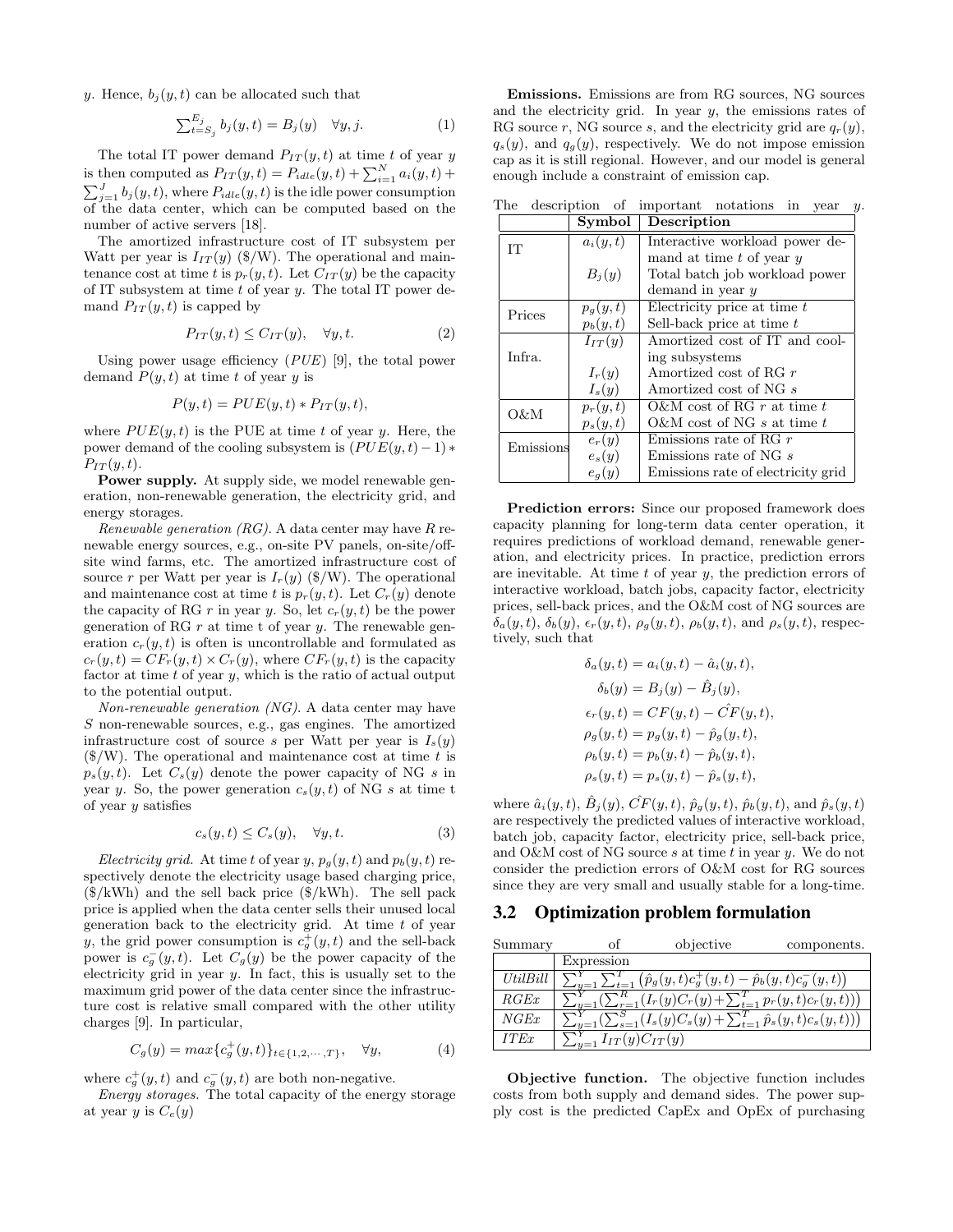the electricity (UtilBill) and using distributed generations  $(RGEx)$  and  $NGEx$ ). At the demand side, there are predicted CapEx the IT subsystem  $(ITEx)$ . Hence, the objective function of operational cost is defined as follows.

 $OPT: UtilBill + RGEx + NGEx + ITEx.$ 

| Summary     | decision<br>οf | variables<br>in<br>year<br>$\boldsymbol{u}$ . |
|-------------|----------------|-----------------------------------------------|
|             | Symbol         | Description                                   |
|             | $C_a(y)$       | Grid power capacity                           |
| Capacity    | $C_r(y)$       | Capacity of RG $r$                            |
| planning    | $C_s(y)$       | Capacity of NG $s$                            |
|             | $C_{IT}(y)$    | IT capacity                                   |
|             | $c_q^+(y,t)$   | $\overline{Grid}$ power usage at time $t$     |
| Operational | $c_q^-(y,t)$   | Grid sell-back power at time $t$              |
| manage-     | $c_s(y,t)$     | Output of DG $s$ at time $t$                  |
| ment        | $b_i(y,t)$     | Power for batch job $j$ at time $t$           |

Decision variables. There are two types of decision variables which are capacity planning and operational management.

- Capacity planning variables are the capacities of IT subsystem,  $C_{IT}(y)$ , RG source r,  $C_r(y)$ , NG source s,  $C_s(y)$ , and the electricity grid,  $C_g(y)$ .
- *Operational management variables* decide (i) how much electricity would be imported from the electricity grid,  $c_g^+(y,t)$ ? (ii) how much electricity would be sold to the electricity grid,  $c_g^-(y,t)$ ? (iii) How much energy would be generated by NG source s,  $c_s(y, t)$ ? (iv) How much power is allocated to serve batch job,  $b_j(y, t)$ ?

#### The summary of decision variables is in Table 3.2. Constraints.

Supply-demand balance. To prevent the data center from power outages, the total supply generation is always greater than or equal to the total power demand as

$$
\sum_{r=1}^{R} c_r(y, t) + \sum_{s=1}^{S} c_s(y, t) + c_g^+(y, t) - c_g^-(y, t) \ge P(y, t), \quad \forall y.
$$
\n(5)

Capacity caps. Under capacity planning, the capacities of IT  $C_{IT}(y)$ , electricity grid  $C_g(y)$ , and non-renewable distributed generation  $C_s(y)$  cannot be violated as in (2), (3), and (4), respectively.

Batch job deadlines. As the batch jobs  $b_j$  have to be completed during the starting time  $S_j$  and the ending time  $E_j$ , the constraint (1) is included.

Computational complexity. The objective function of the framework is actually linear on the decision variables. In addition, the aforementioned constraints are also linear except the constraint for the maximum grid power (4), which can be easily converted into a set of linear constraints. Thus, the framework can be efficiently solved by using a linear programming tool. In particular, we use CVX [14] to solve the optimization for our simulation.

# 4. EMPIRICAL EVALUATION FOR SUSTAIN-ABLE DATA CENTERS

## 4.1 Experimental setup

We carry out evaluation based on the settings of a HP EcoPOD data center [2].

Demand side. The power demand capacity of the data center is 1MW. The power demand is from both IT equipment serving both interactive and batch workloads, and from cooling facilities removing the heat. The peak power usage is 720kW. The Peak-to-Mean Ratio (PMR) of interactive workload is set at 3. Flexible workloads (batch jobs) are 50% of the total IT workload demand with flexibility 24 hours. The utilization of interactive workloads in a server is 40%, and the maximum utilization for all workloads is 90%. PUE is set at 1.2. We study the PMR and flexible workload ratios in terms of capacities and costs in Figure 8 and 9.

Supply side. We consider a power micro-grid to supply the data center. The power micro-grid consists of on-site photovoltaic (PV) array, general electric (GE) natural gas engines, and the electricity grid (grid).

PV array: The amortized infrastructure cost of PV array after rebate is \$2.15/W [10]. The maximum size of PV array is 1MW. The operational cost and maintenance cost of PV array are respectively \$0/kWh and \$0.005/kWh. The PV capacity factor average is 18% which is from the trace of Houston PV generation.

GE engines: The amortized infrastructure cost of GE engines is \$1/W. Maximum size of GE engines can be installed is 1.4MW. The operational cost is \$0.06/kWh (natural gas, \$5/Mcf [4], 30% efficiency), while the maintenance cost is  $$0.005/kWh$ . We vary the natural gas price in Figure 6(a) to study the impacts of natural gas prices.

Electrical grid: The base electricity price is fixed at \$0.056/kWh (Texas) [3]. There is no sell back price.

Emissions: The emissions rate from PV array, GE generation, and electricity grid are 0.034g/kWh, 0.443g/kWh, and 0.5g/kWh, respectively.

Prediction errors. Prediction errors are assumed to be mutually independent and follow the normal distribution with zero mean. To study the impacts of prediction errors, we vary the normalized RMSEs (root mean squared errors) in Figure 4.

#### 4.2 Optimizing traditional data centers with renewable energy

In this subsection, we evaluate the joint framework on planning and operating a sustainable data center. We answer three questions: How does the optimization framework plan annually? How much benefits can the optimization framework achieve? How do prediction errors impact on the proposed framework?

Annual capacity planning. In practice, the electricity prices, gas prices, and workload demand tend to increase in the long-term. The average annual-increasing rates of electricity prices, gas prices, and workload demand are 1.05, 1.01, and 1.09 [11, 4, 36]. Meanwhile, the amortized cost of PV array decreases 12% annually [10].

Figure 1(a) presents the capacities of power sources in 7 years. In general, the data center increases the capacity of PV annually but not the peak grid power consumption. In the first year, the data center prefers the electricity grid to other power sources because of the low electricity price. However, the data center significantly expands PV generation capacity from year 2 as the electricity prices increase and the infrastructure cost of PV decreases. In year 7, the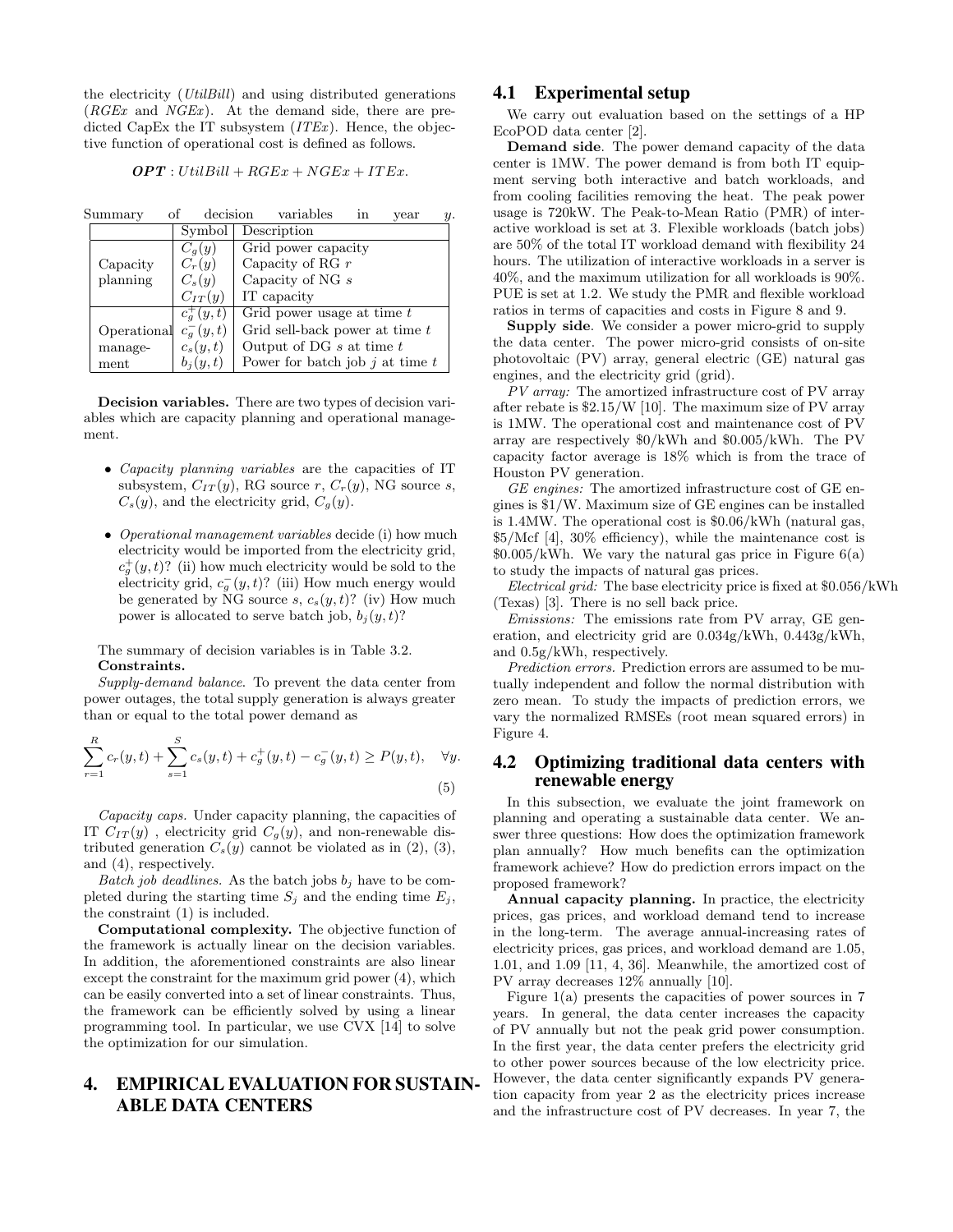

Figure 1: Annual capacity planning. The data center is going to use more PV generation and GE generation while reducing the imported energy from the electricity grid. The major expenditure concentrates on the infrastructure of PV. The normalized emissions go down due to the high penetration of PV generation.

data center provisions GE generation since the slow natural gas becomes relatively cheaper than the imported electricity. Although the data center prefers to use PV, the peak grid power consumption is still noticeably large. The intuition behind this is that PV generation is not available during night time which requires the data center to provision grid power.

Figure 1(b) shows the annual breakdown expenditures of the data center. In the first year, the utility bill (Util) of the imported energy from the electricity grid is dominant. Meanwhile, the cost of PV infrastructure (PV-I) quickly increases because PV amortized cost is added by installing more PV every year. The PV O&M (PV-O) expenditure linearly increases as the PV capacity goes up. In year 7, the GE O&M cost (GE-O) is 15% the total annual expenditure. GE-O mainly comes from the amount of natural gas supplied to the GE.

The annually normalized emissions of the data center, defined as the ratios of total emissions to the total power demand, are plotted in Figure 1(c). Since the normalized emissions of the electricity grid are high, the normalized emissions of the data center are highest in year 1. The increase of the PV generation can reduce normalized emissions for the data center. The normalized emissions sharply go down to 36% in year 4 as compared to the first year. However, there is little change from year 4 to year 7 as the ratio of PV capacity to other power sources is not considerably decreased.

How much cost savings and emission reductions does the proposed framework achieve? To highlight the benefits of the proposed framework, we compare the proposed framework (PROP) with three baseline methods, namely grid-only, supply-only, and demand-only.

- Grid-only (GRID): The grid-only method only uses the grid power from the electricity grid to provision the power demand. It does not use any power demand management techniques.
- Supply-only (SUP): Given the power demand, the supplyonly method optimizes capacity planning at the supply side. This method can optimize the use of energy sources among PV, GE, and the public electricity grid.
- Demand-only (DEM): At the supply side, the capacities of PV and GE generation are set at 50% and 70% of the power demand capacity, respectively. The demand-only method optimizes the power demand, i.e.,

scheduling the batch jobs, to reduce the operational cost.

In fact, PROP combines the SUP and DEM, and therefore can provide the best cost reductions.

The power profiles of these four methods in twelve typical days representing for the twelve months in year 5 are shown in Figure 2. GRID provisions power only from the electricity grid. SUP prefers the PV sources to the electricity grid and GE. Meanwhile, DEM utilizes installed GE generators because the electricity price is relatively more expensive than the O&M cost of GE sources. However, PROP uses only PV generation and grid power. In Figure  $2(c)$  and  $2(d)$ , DEM and PROP shape the power demand to follow the PV generation while GRID and SUP are dependent on imported electricity.

We evaluate the four methods in terms of costs and emissions in Figure 3. It shows that PROP remarkably reduces the total expenditure by 50% while it achieves very close emissions to the lowest one, i.e., DEM. In Figure 3(a), SUP slightly reduces the total cost as it still depends much on the electricity grid. However, DEM shows that power management at demand side is very effective because it makes the power demand follow the PV generation.

Key insights: (i) The proposed framework not only remarkably reduce the total cost, but also utilizes renewable energy very well. (ii) As the renewable installation becomes more cost-effective, the proposed framework prefers to use renewable energy and reduce the dependence of sustainable data centers on the electricity grid.

## 4.3 Impacts of prediction errors

Prediction errors are generally negligible during operational management, which happens in real-time. Hence, GRID and DEM are not affected by the prediction errors because they do not need capacity planning. On the other hand, SUP and PROP suffer from prediction errors because they provide the capacity planning decisions, and then operate the data center in real-time based on the planned capacities. We normalize the root mean squared errors (RMSE) compared to the means of interactive workloads, batch jobs, capacity factors of PV, electricity prices, and gas prices, respectively. For instance, when normalized RMSEs are 0.2, the RMSEs of all the aforementioned predictions are 20% of their means.

Figure 4(a) shows the impacts of prediction errors on the total expenditures of the four methods. As the prediction errors become large (more than 10%), the total costs of SUP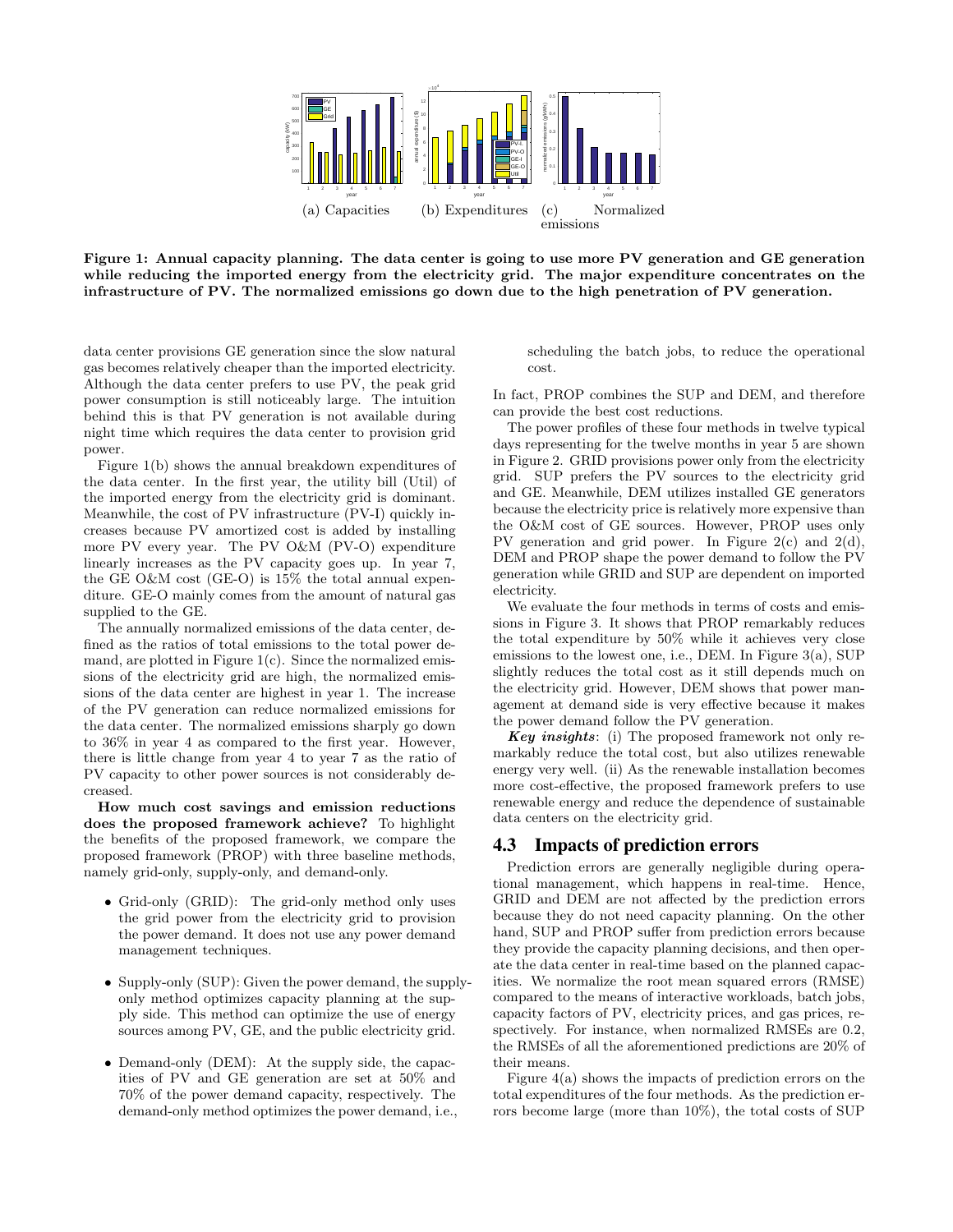

Figure 2: The power profiles of the baseline methods and the proposed framework in year 5. GRID provisions the only grid power. SUP optimizes the power sources only at the supply side. DEM optimizes the power demand, i.e., scheduling the batch jobs.



Figure 3: Comparisons with baseline methods. The proposed framework reduces up to 50% of the total expenditures, and significantly cuts down 75% greenhouse gas emissions.

and PRO go up while the costs of GRID and DEM stay unchanged. Interestingly, total cost of the proposed framework is still the best and achieves the significant cost savings, i.e., 58% of GRID. The intuition behind this is that the operational management is cost-efficient in using the various power sources and scheduling the batch jobs to compensate for the prediction errors.

The impacts of prediction errors on emissions are presented in Figure 4(b). As the prediction errors increase, the emissions of PROP go up. However, PROP still reduces 49% of emissions reduction compared to GRID. Specially, the emissions stay unchanged when RMSE is greater than 0.2.

Key insights: Under large prediction errors, our proposed framework still achieves significant cost and emission reductions compared to the baseline methods.

#### 4.4 Sensitivity analysis

We carry out the experiments based on a real data center, called Net-zero Energy Data Centers (NEDC) invented by HP [8]. In NEDC, the total local generation (i.e. PV and GE generations) is greater than the total power consumption.



Figure 4: Impacts of prediction errors. Under large prediction errors, the proposed framework still achieves the significant cost and emission reductions.

NEDC have an additional constraint

$$
\sum_{t=1}^{T} \sum_{r=1}^{R} c_r(y, t) + \sum_{t=1}^{T} \sum_{s=1}^{S} c_s(y, t) \ge \sum_{t=1}^{T} P(y, t), \quad \forall y,
$$

where the left hand side and the right hand side are the total power generation and the total power consumption in year y, respectively.

We focus on studying the impacts of supply and demand factors on the data centers during the first year. The supply factors include electricity price, and gas price. The demand factors include shape of interactive workload and ratio of flexible workload. Besides the capacities and expenditures of the data center, we study the payback period, which is the number of years for the data center to recoup the investment in the infrastructure costs of PV and GE instead of using only the electricity grid. The shorter payback period is, the more financial benefit the proposed framework provides.

#### *4.4.1 Impacts of supply factors*

Electricity price. Figure 5 presents the impacts of electricity prices on the proposed framework. Figure 5(a) shows that the data center uses more GE generation and less grid power when the electricity price increases. However, the data center surprisingly keeps reducing the capacity of PV.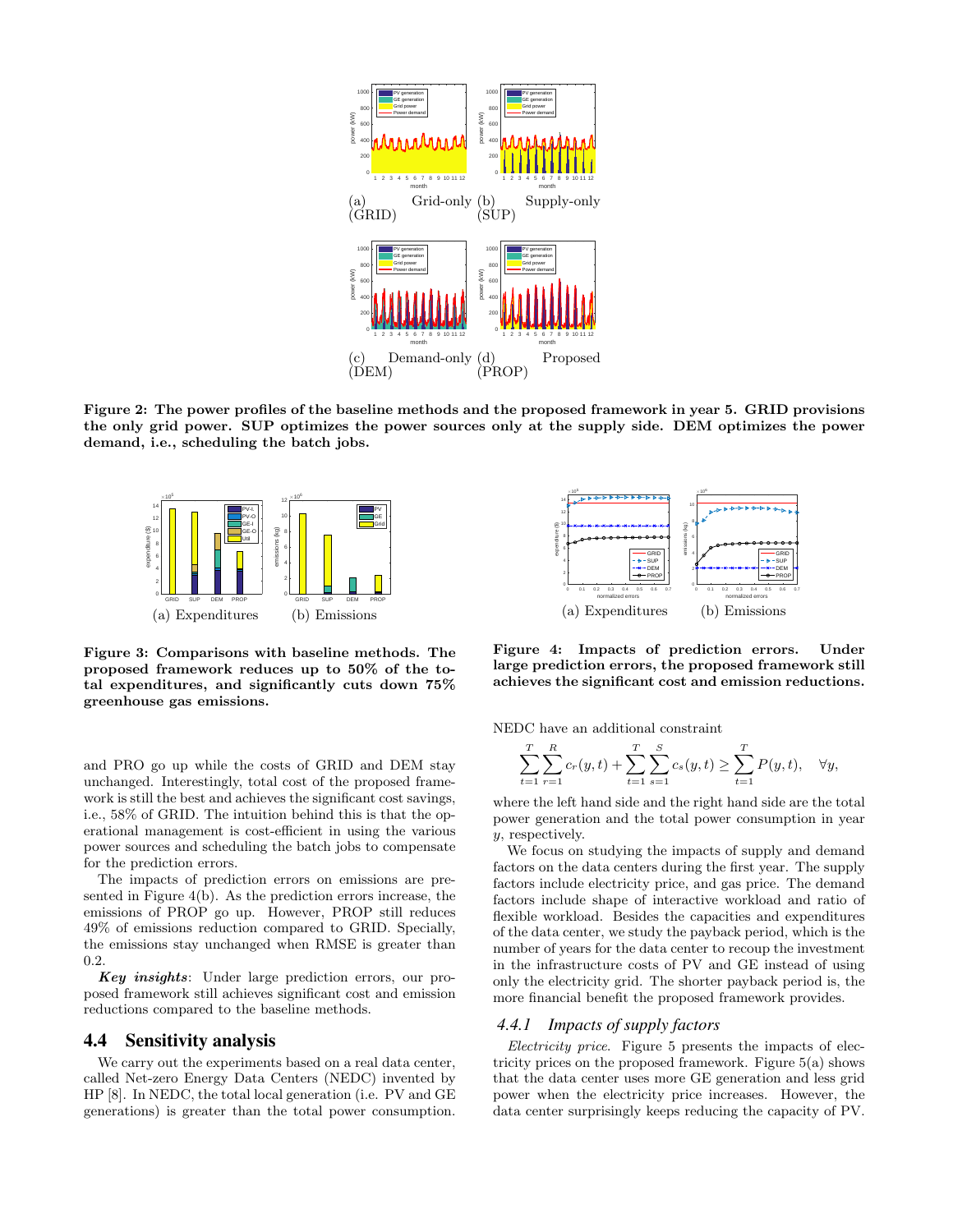

Figure 5: Impacts of electricity prices. As the electricity price increases, the capacity of GE is increased to compensate for the PV generation during nighttime. Interestingly, it results in reducing the capacity of PV.

It is because the data center starts to use more GE to provide power during nighttime and replace PV during daytime. It is because the costs of GE are relatively lower than the infrastructure of PV as PV is not fully utilized around its peak generation. In addition, when the grid power becomes more expensive, the payback period sharply decreases as in Figure 5(b). Hence, the NEDC can significantly gain financial benefits when the electricity prices are high. Gas price.



Figure 6: Impacts of gas prices. As the gas prices increase, the capacity of PV increases quickly because the data center cannot import too much electricity grid.

Figure 6 shows the impacts of gas prices on capacities and payback periods. In Figure 6(a), the data center should use the GE generation at low gas prices, but it switches using PV when the gas price is more expensive. Especially, there is the sharp increase of PV capacity when the gas price is greater than 0.06. Due to the non-dispatchability of solar energy, the data center needs the large capacity of PV generation to compensate for the reduction of GE generation. As the gas price increases, the payback period goes up as in Figure 6(b) because the data center needs more PV.

PV capacity factor. To understand how PV capacity factors affect on the proposed framework, we run the experiments with various capacity factors of PV. Recall the capacity factor is the average power generated, divided by the rated peak power. Figure 7 shows the dependence of the capacities and payback periods of the data center on PV capacity factors. The capacity of PV increases and then varies at high capacity factors. The capacity factor of PV array varies due to diverse reasons, such as geographical conditions. When PV has enough efficiency, i.e. capacity factor varies from 0.15 to 0.25, the data center starts to use PV. At a very high capacity factor (0.25-0.4), it is not necessary to increase the PV capacity because even the lower capacity with high capacity factors can still provide enough generation.

Key insight: The capacities of PV, GE, and peak power



Figure 7: Impact of different PV capacity factors. The curves of PV are very interesting which goes up and down because the high capacity factors have strong impact on the capital cost and operational cost of PV.

of grid power consumption adapt to the variety of supply factors accordingly. (i) The impacts of electricity prices and gas prices show the trade-offs between PV and GE. (ii) Under the increase of electricity price, the capacity of PV unexpectedly goes down together with the peak grid power. (iii) Under a certain gas price, the data center does not provision PV generation but only use GE and grid power instead.

## *4.4.2 Impacts of demand factors.*

Besides the supply factors, it must be interesting to study how the demand factors impact on capacity planning and costs of the data center.



Figure 8: Impacts of interactive workload shapes. The shapes of interactive workload have limited impacts on the capacities and expenditures of GE and PV.

Shape of interactive workload: Interactive workload is nonflexible and required to be processed with high responsive speed in data centers. We use the peak-to-mean ratio (PMR) to study the impacts of interactive workload shape. Figure 8 shows that shape of interactive workload has limited influence on both the capacities and expenditures of data centers. In particular, the capacity of PV and the peak grid power consumption slightly increase as the PMR increases. On the other hand, the data center slightly reduces GE when it has more PV power generation. As the capacities of PV and GE do not vary much, the breakdown expenditures are almost the same when varying the PMRs in Figure 8(b).

Ratio of flexible workload is the ratio of batch jobs to the IT workload demand. The higher ratio of flexible workload means the more flexibility data centers have in power demand management. In particular, Figure 9(a) highlight that the data center is more aggressive in using renewable energy as the ratio of flexible workload increases. It shows that the flexible workloads can promote the use of renewable sources. Especially, when workloads are totally flexible, there is no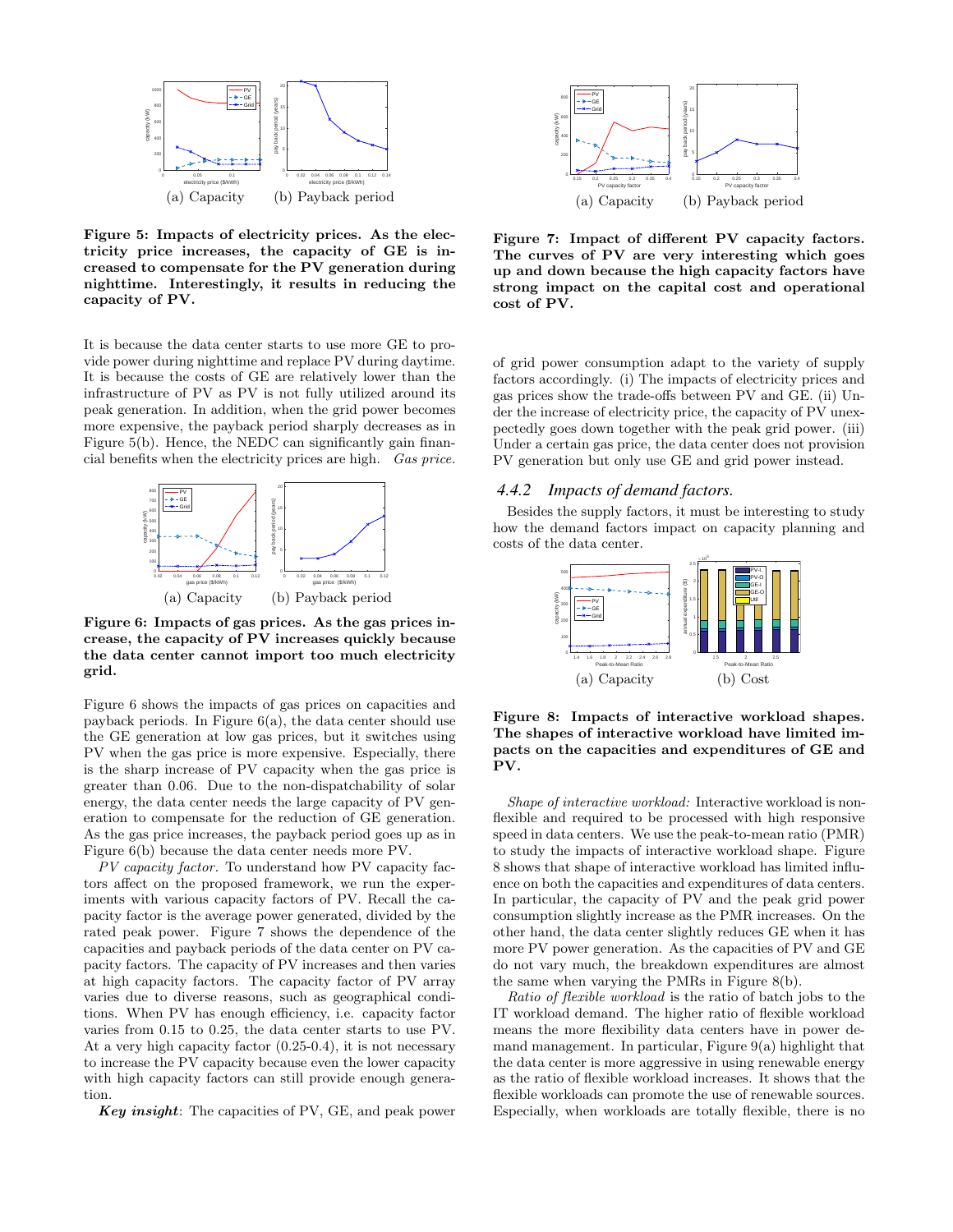

Figure 9: Impacts of flexible workload ratios. The ratio can significantly reduces the total expenditure and change the capacity structure of the data center.

need to use GE and grid power as the workloads can be scheduled to totally follow PV generation. Figure 9(b) shows that the flexible workloads can significantly reduce the total expenditure, e.g., 28% reduction of the total cost.

Key insights: (i) The shape of interactive workload does not affect much on the capacity planning and operational management of data centers. (ii) The flexible workloads promote the use of renewable energy and significantly reduces the total cost.

## 5. DATA CENTER DEMAND RESPONSE

In this section, we extend the framework to study data center demand response (DCDR).

#### 5.1 Modeling data center demand response

|                        |              | most expe                                                                |
|------------------------|--------------|--------------------------------------------------------------------------|
|                        | Symbol       | Value $(\frac{1}{8}$ /kWh)<br>generation                                 |
|                        | $p_{tou}(t)$ | $(0.05 \text{ (night)}, 0.219 \text{ (peak)}, \text{0.06} \text{ (pdf)}$ |
| Demand response rates. | $p_{ibr}$    | 0.2 $(l = 1: 50 \text{kW})$ , 0.5 $(l = 2 \text{get100kW})$              |
|                        | $p_{cpp}$    | Compared<br>11.2                                                         |
|                        | $p_{sr}$     | match the<br>0.02                                                        |
|                        | $p_{ws}$     | the peak h<br>0.05                                                       |
|                        |              |                                                                          |

To model DCDR, the proposed framework is modified for including the costs of participating in DR programs into the objective function a part of *UtilBill*. In particular, we consider the following five DR programs:

- Time-of-Use (ToU) rates,  $p_{tou}(t)$ , are defined based on the different times during a day, such as night time, peak time, and off-peak time [31].
- Inclining block rates (IBR) encourage customers to consume electricity under some level,  $l$ , by charging a higher price, denoted by  $p_{ibr}^l$ , for the exceeding electricity usage.
- Under coincidence peak pricing (CPP) programs, industrial consumers like data centers are charged at a very high price,  $p_{cpp}$ , (e.g. than 200 times) for the usage during coincident peaks [22]. For example, the CPP time is an hour per month selected by the utility company.
- In spinning reserve (SR) service, electricity customers are rewarded based on predefined SR rates if they reduce their load after receiving an SR signal command.

• The rates  $p_{ws}$  in wholesale markets are typically cheaper than the regular electricity prices. The participations of data centers in wholesale markets allow electricity suppliers to efficiently plan their generation.

The DR rates are summarized in Table 5.1.

### 5.2 Numerical results

The numerical results are to study the impacts of DR programs on a data center using our proposed framework within a year. We answer the following two questions: How does the power profile of data center look like when participating in DR programs? How do DR programs impact on costs and emissions?

Figure 10 presents the typical daily power profiles of data centers participating in the DR programs. There are six cases: (1) Data centers do not participate in any DR programs, and data centers participate in (2) the ToU pricing program, (3) the CPP program, (4) the IBR program, (5) the SR ancillary service program, and (6) the wholesale market.

In the case of without any DR programs in Figure  $10(a)$ , the data center prefers to provision only the grid power because the electricity price is relatively cheaper than using GE and PV. In addition, the proposed framework does not need to schedule the batch jobs as the electricity price is fixed.

Figure 10(b) illustrates the power profiles of the data center in the ToU program. We have 3 ToU price levels for offpeak hours  $$0.06/kWh$ , night hours  $$0.05/kWh$ , and peak hours  $$0.219/kWh$  [29]. The rates of night hours are the cheapest while the electricity rates of peak hours are the expensive. The data center provisions PV and GE

tion to reduce the electricity bill during peak hours.  $\sqrt{f}$  peak of PV generation is in the peak hours, PV Wo contributes the most power during peak hours. ared to Figure 10(a), the power demand is shifted to  $\overline{\text{the PV}}$  generation and avoid the high peaks during ak hours. When the PV generation goes down within the ToU peak hours, the data center operates GE to serve the power demand. During off-peak hours, the data center prefers to use PV generation if available, then imports the energy from the electricity grid if necessary. Furthermore, the peak of power demand is not at the peak hours compared to the case of without any DR programs. However, why does the data center not shift the power demand from the off-peak hours (7 am - 12 pm) to the night hours (9 pm 6 am)? Because the interactive workload and batch jobs are colocated in the same servers, scheduling the batch jobs may increase the idle power.

Figure 10(c) shows the case of the data center participating in the CPP program. During the CPP hour, the data center needs to avoid using the grid power because the CPP rate is too high. Therefore, the data center provisions GE generation and utilizes PV generation during the CPP hour. A larger amount of PV generation is used compared to the case without DR programs. The power demand management schedules the batch job workload to react to the shape of PV generation, which has the peak in the afternoon.

We study the power profile of the data center with respect to two IBR levels which are level 1 (50kW) and level 2 (100kW) as in Figure 10(d). The electricity prices of exceeding the level 2 grid power is \$0.5/kWh, more expensive than the level 1, i.e.,  $6.2/\text{kWh}$ . The idea of IBR is to reg-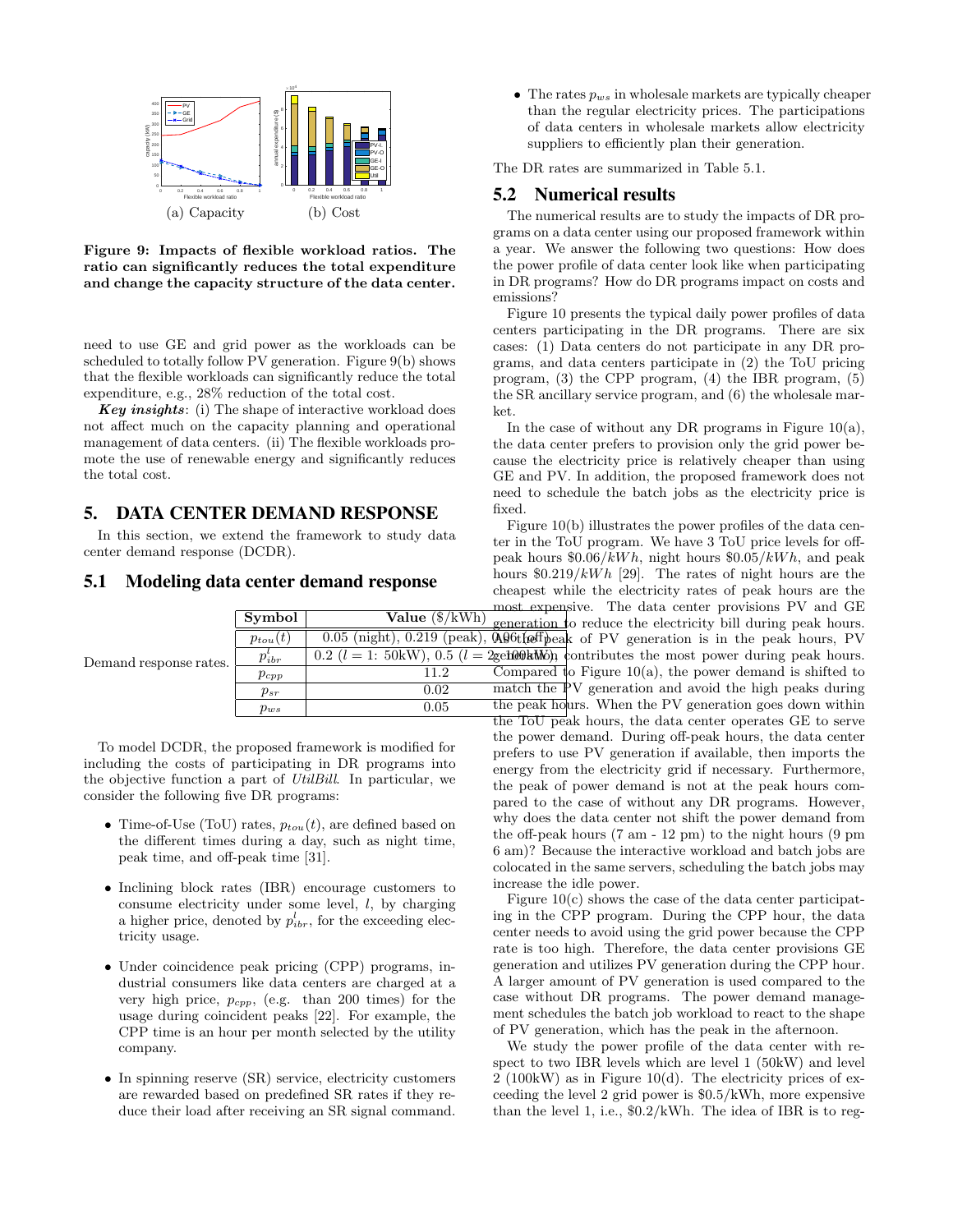

centers only the grid power as power sources durthe base prices ing peak-hours. of electricity are cheap. provision 3 types of GE generation and sions its grid power ter reduces the grid PV generation in under the IBR lev-power during SR CPP hours. els. hour to earn the SR follow the prereward. flattens the SR power demand to purchased power.

Figure 10: The power profiles of the data centers participating in different DR programs.



Figure 11: Impacts of DR programs on capacities, expenditures, and emissions of the data center.

ulate the power demand under the two load levels. As we expected, the data center adapts to the IBR program very well. In particular, the grid power is mostly under the level 1 and never exceeds the level 2. In order to provision power under the IBR levels, the data center actually requires a lot of PV generation and GE generation. The batch job workload is shifted to the high peak of PV generation during day time. On the other hand, GE is used in the whole day.

Figure 10(e) presents the operation of the data center in the SR program. In the SR program, the data center can earn financial benefits if it reduces the power demand compared to the baseline consumption. In this simulation, the baseline consumption is the power consumption of the data center without participating in any DR program. We run the optimization framework to minimize the total cost for the data center in the DR program. During the SR hour, the data center reduces 30% their grid power consumption as compared to the case without DR programs.

In the wholesale market, it is assumed that the data center provisions 200kWh every hour at a cheaper price (0.05  $\gamma$ kWh) than the base price (0.056  $\gamma$ kWh). The power profile of data center is in Figure 10(f). It is seen that the power demand is flattened to follow the pre-purchased electricity in the wholesale market. The data center significantly reduces its peak compared to the case without DR programs, which can be very beneficial to reduce the peak demand of the electricity grid.

The comparison of the six cases of data center demand response in terms of capacities, costs, and emissions are shown in Figures 11. In general, the proposed framework enables the data center to adapt to each DR program very well. The data center increases the capacities of GE and/or PV under the ToU, CPP, IBR, and SR programs as in Figure 11(a). Hence, the DR programs can indirectly change the capacity planning of data centers. In Figure 11(b), the total costs of the data center increase in the ToU, IBR, and CPP programs but they decrease in the SR program and the wholesale market. The lowest expenditure is in the wholesale market because of the cheap electricity price but it releases the most emissions as the grid power is generated by mainly using the fossil fuel. Participating in ToU, IBR, and CPP programs causes the data center spends slightly more expenditures, but data centers can remarkably reduce emissions by using other environmentally friendly power sources rather than the grid power.

Key insights: The proposed framework enables data centers to adapt to DR programs very well. (i) The data center uses a lot of PV and/or GE generation under ToU, IBR, CPP, and SR. (ii) While the total cost of the data center slightly increases in the ToU, CPP, and IBR programs, it can be reduced in the SR program and wholesale market. (iii) Data centers participating in ToU, IBR, CPP, and SR programs can cut down their emissions by provisioning other power sources rather than grid power.

#### 6. CONCLUSIONS AND FUTURE WORK

In this paper, we propose an optimization framework for joint capacity planning and operational management that not only plans the capacities for sustainable data centers but also takes the operational management into account. The proposed framework can actually cut down significant expenditures by integrating the optimizations on both supply and demand sides. Numerical evaluation based on realworld case studies highlights the benefits to data center operators by using the proposed framework. In particular, it can achieve up to 50% cost savings and 75% emission reductions.

There are a lot of interesting future directions. For in-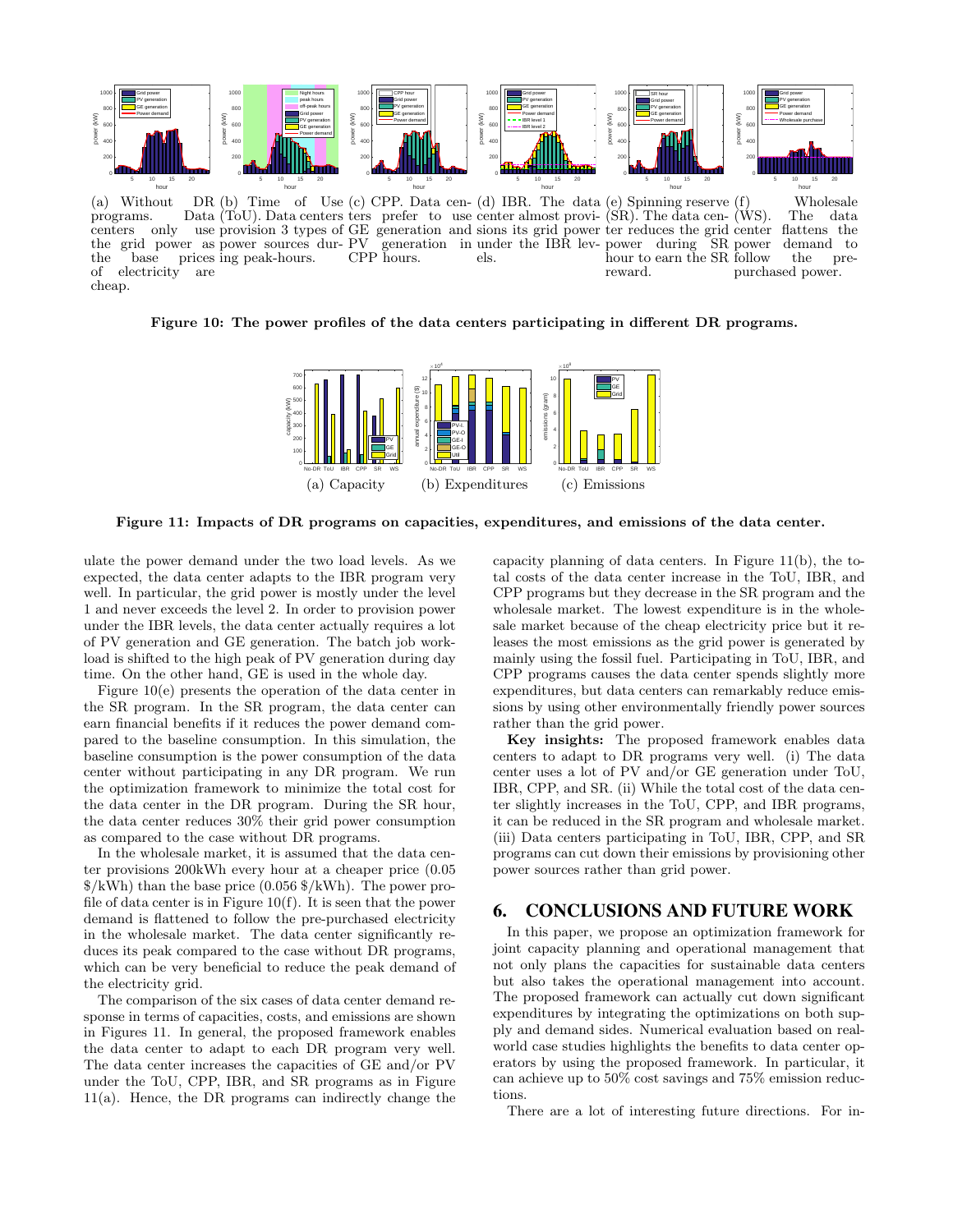stance, tackling the stochastic characteristics of workload and renewable energy in capacity planning and operational management is challenging and important. Another promising direction is to extend the framework from a single data center to the system of geographically distributed data centers, which has more flexibility on planning their IT capacities because the workload demand can be shifted among different data centers. These can result in further cost and emission reductions.

## Acknowledgments

Part of this work was done when Zhenhua Liu visited Hewlett Packard Labs. This work is partially supported by NSF through CNS-1464388 and the MSIP "ICT Consilience Creative Program" (IITP-2015-R0346-15-1007) of Korea.

## 7. REFERENCES

- [1] Carbon footprints of servers can vary by 10x. http://www.vertatique.com/ carbon-footprints-servers-can-vary-10x, 2009.
- [2] It efficiency races forward in eBay inc.'s data centers with HP EcoPODs. Technical report, HP, May 2014.
- [3] Texas electricity rates & consumption. http://www.electricitylocal.com/states/texas/, 2015.
- [4] United states natural gas industrial price. https://www.eia.gov/dnav/ng/hist/n3035us3m.htm, 2015.
- [5] Z. Abdmouleh, R. A. Alammari, and A. Gastli. Review of policies encouraging renewable energy integration & best practices. Renewable and Sustainable Energy Reviews, 45:249–262, 2015.
- [6] B. Aksanli, J. Venkatesh, L. Zhang, and T. Rosing. Utilizing green energy prediction to schedule mixed batch and service jobs in data centers. ACM SIGOPS Operating Systems Review, 45(3):53–57, 2012.
- [7] M. Andrews, A. F. Anta, L. Zhang, and W. Zhao. Routing for power minimization in the speed scaling model. IEEE/ACM Transactions on Networking  $(TON), 20(1):285-294, 2012.$
- [8] M. Arlitt, C. Bash, S. Blagodurov, Y. Chen, T. Christian, D. Gmach, C. Hyser, N. Kumari, Z. Liu, M. Marwah, et al. Towards the design and operation of net-zero energy data centers. In Thermal and Thermomechanical Phenomena in Electronic Systems (ITherm), 2012 13th IEEE Intersociety Conference on, pages 552–561. IEEE, 2012.
- [9] L. A. Barroso, J. Clidaras, and U. Hölzle. The datacenter as a computer: An introduction to the design of warehouse-scale machines. Synthesis lectures on computer architecture, 8(3):1–154, 2013.
- [10] cleantechnica. Solar Costs Will Fall Another 40% In 2 Years. Here's Why. http://cleantechnica.com/2015/01/29/solar-costs-willfall-40-next-2-years-heres/.
- [11] EIA. Electricity. https: //www.eia.gov/forecasts/steo/report/electricity.cfm, 2016.
- [12] E. Facts. Greenhouse gas emissions from a typical passenger vehicle. Environmental Protection Agency Office of Transportation and Air Quality, 2005.
- [13] S. K. Garg, S. K. Gopalaiyengar, and R. Buyya. SLA-based resource provisioning for heterogeneous workloads in a virtualized cloud datacenter. In Algorithms and Architectures for Parallel Processing, pages 371–384. Springer, 2011.
- [14] M. Grant, S. Boyd, and Y. Ye. Cvx: Matlab software for disciplined convex programming, 2008.
- [15] J. G. Koomey. Worldwide electricity used in data centers. Environmental Research Letters, 3(3):034008, 2008.
- [16] M. Lin, A. Wierman, L. Andrew, and E. Thereska. Dynamic right-sizing for power-proportional data centers. In Proc. of INFOCOM, 2011.
- [17] M. Lin, A. Wierman, L. L. Andrew, and E. Thereska. Online dynamic capacity provisioning in data centers. In Communication, Control, and Computing (Allerton), 2011 49th Annual Allerton Conference on, pages 1159–1163. IEEE, 2011.
- [18] M. Lin, A. Wierman, L. L. Andrew, and E. Thereska. Dynamic right-sizing for power-proportional data centers. IEEE/ACM Transactions on Networking  $(TON), 21(5):1378-1391, 2013.$
- [19] Z. Liu, Y. Chen, C. Bash, A. Wierman, D. Gmach, Z. Wang, M. Marwah, and C. Hyser. Renewable and cooling aware workload management for sustainable data centers. In ACM SIGMETRICS Performance Evaluation Review, volume 40, pages 175–186. ACM, 2012.
- [20] Z. Liu, M. Lin, A. Wierman, S. H. Low, and L. L. Andrew. Greening geographical load balancing. In Proceedings of the ACM SIGMETRICS joint international conference on Measurement and modeling of computer systems, pages 233–244. ACM, 2011.
- [21] Z. Liu, I. Liu, S. Low, and A. Wierman. Pricing data center demand response. In The 2014 ACM international conference on Measurement and modeling of computer systems, pages 111–123. ACM, 2014.
- [22] Z. Liu, A. Wierman, Y. Chen, B. Razon, and N. Chen. Data center demand response: Avoiding the coincident peak via workload shifting and local generation. Performance Evaluation, 70(10):770–791, 2013.
- [23] T. Mukherjee, A. Banerjee, G. Varsamopoulos, S. K. Gupta, and S. Rungta. Spatio-temporal thermal-aware job scheduling to minimize energy consumption in virtualized heterogeneous data centers. Computer Networks, 53(17):2888–2904, 2009.
- [24] E. Pakbaznia and M. Pedram. Minimizing data center cooling and server power costs. In Proceedings of the 2009 ACM/IEEE international symposium on Low power electronics and design, pages 145–150. ACM, 2009.
- [25] A. Qureshi, R. Weber, H. Balakrishnan, J. Guttag, and B. Maggs. Cutting the electric bill for internet-scale systems. In Proc. of ACM Sigcomm, 2009.
- [26] V. Rana. The world of data centers. http: //whittakerassociates.com/the-world-of-data-centers/, 2009.
- [27] C. Ren, D. Wang, B. Urgaonkar, and A. Sivasubramaniam. Carbon-aware energy capacity